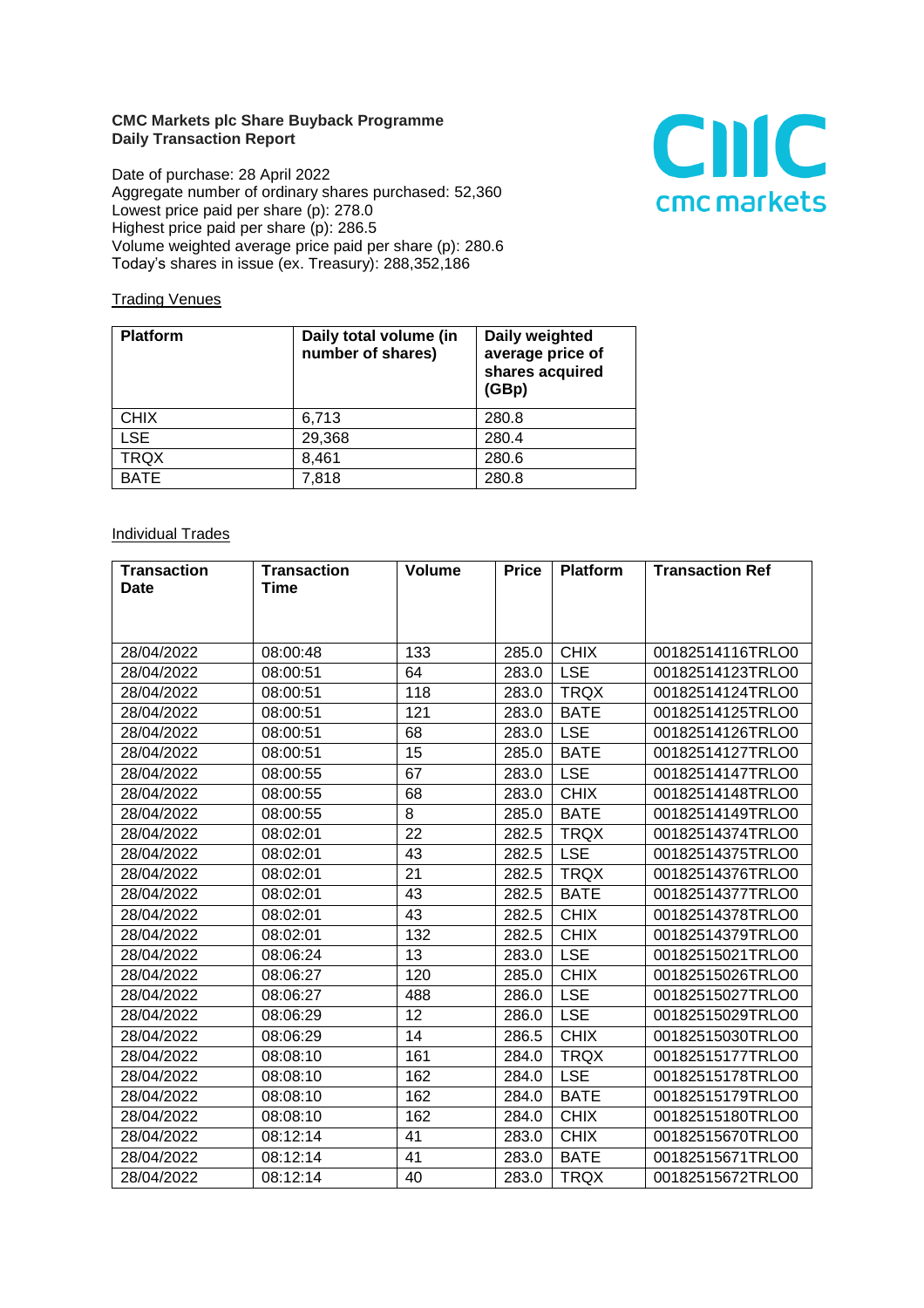| 65<br><b>TRQX</b><br>00182516553TRLO0<br>28/04/2022<br>08:16:55<br>282.0<br>66<br><b>LSE</b><br>00182516554TRLO0<br>28/04/2022<br>08:16:55<br>282.0<br><b>CHIX</b><br>28/04/2022<br>66<br>282.0<br>08:16:55<br>00182516555TRLO0<br>66<br><b>BATE</b><br>28/04/2022<br>08:16:55<br>282.0<br>00182516556TRLO0<br>125<br>28/04/2022<br>08:16:55<br><b>LSE</b><br>00182516557TRLO0<br>282.0<br>77<br><b>LSE</b><br>28/04/2022<br>08:17:36<br>281.5<br>00182516636TRLO0<br>423<br><b>LSE</b><br>28/04/2022<br>08:17:40<br>00182516648TRLO0<br>281.5<br>28/04/2022<br>08:17:40<br>281.5<br><b>LSE</b><br>00182516649TRLO0<br>285<br>37<br><b>LSE</b><br>28/04/2022<br>282.0<br>08:17:40<br>00182516650TRLO0<br><b>LSE</b><br>110<br>28/04/2022<br>08:20:03<br>282.0<br>00182517145TRLO0<br>28/04/2022<br>08:20:03<br>125<br><b>LSE</b><br>00182517146TRLO0<br>282.5<br><b>LSE</b><br>28/04/2022<br>08:20:04<br>500<br>282.5<br>00182517153TRLO0<br>358<br><b>BATE</b><br>28/04/2022<br>08:20:04<br>282.0<br>00182517154TRLO0<br>28/04/2022<br>372<br><b>LSE</b><br>00182517173TRLO0<br>08:20:07<br>282.0<br>684<br>282.5<br><b>TRQX</b><br>00182521758TRLO0<br>28/04/2022<br>08:45:21<br><b>LSE</b><br>402<br>00182521759TRLO0<br>28/04/2022<br>08:45:21<br>283.0<br>28/04/2022<br>373<br><b>BATE</b><br>00182521925TRLO0<br>08:46:03<br>281.5<br>372<br><b>CHIX</b><br>28/04/2022<br>08:46:03<br>281.5<br>00182521927TRLO0<br><b>TRQX</b><br>28/04/2022<br>309<br>281.5<br>00182521924TRLO0<br>08:46:03<br>28/04/2022<br>446<br>281.5<br><b>LSE</b><br>00182521926TRLO0<br>08:46:03<br>28/04/2022<br>63<br>281.5<br><b>TRQX</b><br>00182521928TRLO0<br>08:46:03<br>28/04/2022<br>44<br>281.3<br><b>BATE</b><br>00182547117TRLO0<br>10:59:50<br>28/04/2022<br>11:10:28<br>157<br><b>BATE</b><br>00182548544TRLO0<br>281.3<br><b>LSE</b><br>28/04/2022<br>11:19:46<br>441<br>281.0<br>00182549993TRLO0<br><b>TRQX</b><br>28/04/2022<br>11:19:46<br>441<br>00182549994TRLO0<br>281.0<br>28/04/2022<br>11:19:46<br>442<br><b>BATE</b><br>281.0<br>00182549995TRLO0<br>11:19:46<br>441<br>281.0<br><b>CHIX</b><br>28/04/2022<br>00182549996TRLO0<br>602<br><b>BATE</b><br>28/04/2022<br>11:19:46<br>280.8<br>00182549997TRLO0<br><b>LSE</b><br>28/04/2022<br>11:34:51<br>441<br>00182552525TRLO0<br>280.5<br><b>TRQX</b><br>28/04/2022<br>11:34:51<br>441<br>280.5<br>00182552526TRLO0<br><b>BATE</b><br>00182552527TRLO0<br>28/04/2022<br>11:34:51<br>442<br>280.5<br><b>CHIX</b><br>28/04/2022<br>11:34:51<br>441<br>280.5<br>00182552528TRLO0<br>28/04/2022<br>12:24:39<br>176<br>281.5<br><b>TRQX</b><br>00182561250TRLO0<br>12:24:39<br>442<br>281.5<br><b>BATE</b><br>00182561251TRLO0<br>28/04/2022<br><b>CHIX</b><br>28/04/2022<br>12:24:39<br>441<br>281.5<br>00182561252TRLO0<br><b>LSE</b><br>28/04/2022<br>12:24:39<br>324<br>00182561253TRLO0<br>281.5<br><b>TRQX</b><br>28/04/2022<br>12:24:39<br>00182561254TRLO0<br>265<br>281.5<br><b>LSE</b><br>28/04/2022<br>117<br>281.5<br>00182561255TRLO0<br>12:24:39<br>442<br><b>BATE</b><br>28/04/2022<br>12:38:35<br>281.0<br>00182563299TRLO0<br>3<br>12:38:35<br><b>CHIX</b><br>28/04/2022<br>281.0<br>00182563300TRLO0<br>12<br><b>TRQX</b><br>28/04/2022<br>13:32:00<br>281.0<br>00182572767TRLO0<br><b>TRQX</b><br>28/04/2022<br>429<br>281.0<br>00182572768TRLO0<br>13:32:00<br><b>LSE</b><br>28/04/2022<br>441<br>281.0<br>00182572769TRLO0<br>13:32:00<br><b>CHIX</b><br>28/04/2022<br>13:32:00<br>438<br>281.0<br>00182572770TRLO0<br><b>TRQX</b><br>28/04/2022<br>13:32:00<br>90<br>281.0<br>00182572776TRLO0<br>75<br><b>TRQX</b><br>28/04/2022<br>13:32:00<br>281.0<br>00182572777TRLO0<br><b>TRQX</b><br>28/04/2022<br>13:32:00<br>278<br>281.0<br>00182572778TRLO0<br>443<br><b>BATE</b><br>28/04/2022<br>13:32:00<br>281.0<br>00182572779TRLO0<br><b>TRQX</b><br>28/04/2022<br>13:33:27<br>289<br>281.0<br>00182573253TRLO0<br><b>LSE</b><br>28/04/2022<br>13:33:27<br>289<br>281.0<br>00182573254TRLO0<br>116<br><b>BATE</b><br>28/04/2022<br>13:33:27<br>281.0<br>00182573255TRLO0<br><b>CHIX</b><br>00182573256TRLO0<br>28/04/2022<br>13:33:27<br>290<br>281.0 | 28/04/2022 | 08:12:14 | 40 | 283.0 | <b>LSE</b> | 00182515673TRLO0 |
|-----------------------------------------------------------------------------------------------------------------------------------------------------------------------------------------------------------------------------------------------------------------------------------------------------------------------------------------------------------------------------------------------------------------------------------------------------------------------------------------------------------------------------------------------------------------------------------------------------------------------------------------------------------------------------------------------------------------------------------------------------------------------------------------------------------------------------------------------------------------------------------------------------------------------------------------------------------------------------------------------------------------------------------------------------------------------------------------------------------------------------------------------------------------------------------------------------------------------------------------------------------------------------------------------------------------------------------------------------------------------------------------------------------------------------------------------------------------------------------------------------------------------------------------------------------------------------------------------------------------------------------------------------------------------------------------------------------------------------------------------------------------------------------------------------------------------------------------------------------------------------------------------------------------------------------------------------------------------------------------------------------------------------------------------------------------------------------------------------------------------------------------------------------------------------------------------------------------------------------------------------------------------------------------------------------------------------------------------------------------------------------------------------------------------------------------------------------------------------------------------------------------------------------------------------------------------------------------------------------------------------------------------------------------------------------------------------------------------------------------------------------------------------------------------------------------------------------------------------------------------------------------------------------------------------------------------------------------------------------------------------------------------------------------------------------------------------------------------------------------------------------------------------------------------------------------------------------------------------------------------------------------------------------------------------------------------------------------------------------------------------------------------------------------------------------------------------------------------------------------------------------------------------------------------------------------------------------------------------------------------------------------------------------------------------------------------------------------------------------------------------------------------------------------------------------------------------------------------------------------------------------------------------------------------------------------------------------------------------------------------------------------------------------------------------------------------------------------------------------------------------------|------------|----------|----|-------|------------|------------------|
|                                                                                                                                                                                                                                                                                                                                                                                                                                                                                                                                                                                                                                                                                                                                                                                                                                                                                                                                                                                                                                                                                                                                                                                                                                                                                                                                                                                                                                                                                                                                                                                                                                                                                                                                                                                                                                                                                                                                                                                                                                                                                                                                                                                                                                                                                                                                                                                                                                                                                                                                                                                                                                                                                                                                                                                                                                                                                                                                                                                                                                                                                                                                                                                                                                                                                                                                                                                                                                                                                                                                                                                                                                                                                                                                                                                                                                                                                                                                                                                                                                                                                                                                   |            |          |    |       |            |                  |
|                                                                                                                                                                                                                                                                                                                                                                                                                                                                                                                                                                                                                                                                                                                                                                                                                                                                                                                                                                                                                                                                                                                                                                                                                                                                                                                                                                                                                                                                                                                                                                                                                                                                                                                                                                                                                                                                                                                                                                                                                                                                                                                                                                                                                                                                                                                                                                                                                                                                                                                                                                                                                                                                                                                                                                                                                                                                                                                                                                                                                                                                                                                                                                                                                                                                                                                                                                                                                                                                                                                                                                                                                                                                                                                                                                                                                                                                                                                                                                                                                                                                                                                                   |            |          |    |       |            |                  |
|                                                                                                                                                                                                                                                                                                                                                                                                                                                                                                                                                                                                                                                                                                                                                                                                                                                                                                                                                                                                                                                                                                                                                                                                                                                                                                                                                                                                                                                                                                                                                                                                                                                                                                                                                                                                                                                                                                                                                                                                                                                                                                                                                                                                                                                                                                                                                                                                                                                                                                                                                                                                                                                                                                                                                                                                                                                                                                                                                                                                                                                                                                                                                                                                                                                                                                                                                                                                                                                                                                                                                                                                                                                                                                                                                                                                                                                                                                                                                                                                                                                                                                                                   |            |          |    |       |            |                  |
|                                                                                                                                                                                                                                                                                                                                                                                                                                                                                                                                                                                                                                                                                                                                                                                                                                                                                                                                                                                                                                                                                                                                                                                                                                                                                                                                                                                                                                                                                                                                                                                                                                                                                                                                                                                                                                                                                                                                                                                                                                                                                                                                                                                                                                                                                                                                                                                                                                                                                                                                                                                                                                                                                                                                                                                                                                                                                                                                                                                                                                                                                                                                                                                                                                                                                                                                                                                                                                                                                                                                                                                                                                                                                                                                                                                                                                                                                                                                                                                                                                                                                                                                   |            |          |    |       |            |                  |
|                                                                                                                                                                                                                                                                                                                                                                                                                                                                                                                                                                                                                                                                                                                                                                                                                                                                                                                                                                                                                                                                                                                                                                                                                                                                                                                                                                                                                                                                                                                                                                                                                                                                                                                                                                                                                                                                                                                                                                                                                                                                                                                                                                                                                                                                                                                                                                                                                                                                                                                                                                                                                                                                                                                                                                                                                                                                                                                                                                                                                                                                                                                                                                                                                                                                                                                                                                                                                                                                                                                                                                                                                                                                                                                                                                                                                                                                                                                                                                                                                                                                                                                                   |            |          |    |       |            |                  |
|                                                                                                                                                                                                                                                                                                                                                                                                                                                                                                                                                                                                                                                                                                                                                                                                                                                                                                                                                                                                                                                                                                                                                                                                                                                                                                                                                                                                                                                                                                                                                                                                                                                                                                                                                                                                                                                                                                                                                                                                                                                                                                                                                                                                                                                                                                                                                                                                                                                                                                                                                                                                                                                                                                                                                                                                                                                                                                                                                                                                                                                                                                                                                                                                                                                                                                                                                                                                                                                                                                                                                                                                                                                                                                                                                                                                                                                                                                                                                                                                                                                                                                                                   |            |          |    |       |            |                  |
|                                                                                                                                                                                                                                                                                                                                                                                                                                                                                                                                                                                                                                                                                                                                                                                                                                                                                                                                                                                                                                                                                                                                                                                                                                                                                                                                                                                                                                                                                                                                                                                                                                                                                                                                                                                                                                                                                                                                                                                                                                                                                                                                                                                                                                                                                                                                                                                                                                                                                                                                                                                                                                                                                                                                                                                                                                                                                                                                                                                                                                                                                                                                                                                                                                                                                                                                                                                                                                                                                                                                                                                                                                                                                                                                                                                                                                                                                                                                                                                                                                                                                                                                   |            |          |    |       |            |                  |
|                                                                                                                                                                                                                                                                                                                                                                                                                                                                                                                                                                                                                                                                                                                                                                                                                                                                                                                                                                                                                                                                                                                                                                                                                                                                                                                                                                                                                                                                                                                                                                                                                                                                                                                                                                                                                                                                                                                                                                                                                                                                                                                                                                                                                                                                                                                                                                                                                                                                                                                                                                                                                                                                                                                                                                                                                                                                                                                                                                                                                                                                                                                                                                                                                                                                                                                                                                                                                                                                                                                                                                                                                                                                                                                                                                                                                                                                                                                                                                                                                                                                                                                                   |            |          |    |       |            |                  |
|                                                                                                                                                                                                                                                                                                                                                                                                                                                                                                                                                                                                                                                                                                                                                                                                                                                                                                                                                                                                                                                                                                                                                                                                                                                                                                                                                                                                                                                                                                                                                                                                                                                                                                                                                                                                                                                                                                                                                                                                                                                                                                                                                                                                                                                                                                                                                                                                                                                                                                                                                                                                                                                                                                                                                                                                                                                                                                                                                                                                                                                                                                                                                                                                                                                                                                                                                                                                                                                                                                                                                                                                                                                                                                                                                                                                                                                                                                                                                                                                                                                                                                                                   |            |          |    |       |            |                  |
|                                                                                                                                                                                                                                                                                                                                                                                                                                                                                                                                                                                                                                                                                                                                                                                                                                                                                                                                                                                                                                                                                                                                                                                                                                                                                                                                                                                                                                                                                                                                                                                                                                                                                                                                                                                                                                                                                                                                                                                                                                                                                                                                                                                                                                                                                                                                                                                                                                                                                                                                                                                                                                                                                                                                                                                                                                                                                                                                                                                                                                                                                                                                                                                                                                                                                                                                                                                                                                                                                                                                                                                                                                                                                                                                                                                                                                                                                                                                                                                                                                                                                                                                   |            |          |    |       |            |                  |
|                                                                                                                                                                                                                                                                                                                                                                                                                                                                                                                                                                                                                                                                                                                                                                                                                                                                                                                                                                                                                                                                                                                                                                                                                                                                                                                                                                                                                                                                                                                                                                                                                                                                                                                                                                                                                                                                                                                                                                                                                                                                                                                                                                                                                                                                                                                                                                                                                                                                                                                                                                                                                                                                                                                                                                                                                                                                                                                                                                                                                                                                                                                                                                                                                                                                                                                                                                                                                                                                                                                                                                                                                                                                                                                                                                                                                                                                                                                                                                                                                                                                                                                                   |            |          |    |       |            |                  |
|                                                                                                                                                                                                                                                                                                                                                                                                                                                                                                                                                                                                                                                                                                                                                                                                                                                                                                                                                                                                                                                                                                                                                                                                                                                                                                                                                                                                                                                                                                                                                                                                                                                                                                                                                                                                                                                                                                                                                                                                                                                                                                                                                                                                                                                                                                                                                                                                                                                                                                                                                                                                                                                                                                                                                                                                                                                                                                                                                                                                                                                                                                                                                                                                                                                                                                                                                                                                                                                                                                                                                                                                                                                                                                                                                                                                                                                                                                                                                                                                                                                                                                                                   |            |          |    |       |            |                  |
|                                                                                                                                                                                                                                                                                                                                                                                                                                                                                                                                                                                                                                                                                                                                                                                                                                                                                                                                                                                                                                                                                                                                                                                                                                                                                                                                                                                                                                                                                                                                                                                                                                                                                                                                                                                                                                                                                                                                                                                                                                                                                                                                                                                                                                                                                                                                                                                                                                                                                                                                                                                                                                                                                                                                                                                                                                                                                                                                                                                                                                                                                                                                                                                                                                                                                                                                                                                                                                                                                                                                                                                                                                                                                                                                                                                                                                                                                                                                                                                                                                                                                                                                   |            |          |    |       |            |                  |
|                                                                                                                                                                                                                                                                                                                                                                                                                                                                                                                                                                                                                                                                                                                                                                                                                                                                                                                                                                                                                                                                                                                                                                                                                                                                                                                                                                                                                                                                                                                                                                                                                                                                                                                                                                                                                                                                                                                                                                                                                                                                                                                                                                                                                                                                                                                                                                                                                                                                                                                                                                                                                                                                                                                                                                                                                                                                                                                                                                                                                                                                                                                                                                                                                                                                                                                                                                                                                                                                                                                                                                                                                                                                                                                                                                                                                                                                                                                                                                                                                                                                                                                                   |            |          |    |       |            |                  |
|                                                                                                                                                                                                                                                                                                                                                                                                                                                                                                                                                                                                                                                                                                                                                                                                                                                                                                                                                                                                                                                                                                                                                                                                                                                                                                                                                                                                                                                                                                                                                                                                                                                                                                                                                                                                                                                                                                                                                                                                                                                                                                                                                                                                                                                                                                                                                                                                                                                                                                                                                                                                                                                                                                                                                                                                                                                                                                                                                                                                                                                                                                                                                                                                                                                                                                                                                                                                                                                                                                                                                                                                                                                                                                                                                                                                                                                                                                                                                                                                                                                                                                                                   |            |          |    |       |            |                  |
|                                                                                                                                                                                                                                                                                                                                                                                                                                                                                                                                                                                                                                                                                                                                                                                                                                                                                                                                                                                                                                                                                                                                                                                                                                                                                                                                                                                                                                                                                                                                                                                                                                                                                                                                                                                                                                                                                                                                                                                                                                                                                                                                                                                                                                                                                                                                                                                                                                                                                                                                                                                                                                                                                                                                                                                                                                                                                                                                                                                                                                                                                                                                                                                                                                                                                                                                                                                                                                                                                                                                                                                                                                                                                                                                                                                                                                                                                                                                                                                                                                                                                                                                   |            |          |    |       |            |                  |
|                                                                                                                                                                                                                                                                                                                                                                                                                                                                                                                                                                                                                                                                                                                                                                                                                                                                                                                                                                                                                                                                                                                                                                                                                                                                                                                                                                                                                                                                                                                                                                                                                                                                                                                                                                                                                                                                                                                                                                                                                                                                                                                                                                                                                                                                                                                                                                                                                                                                                                                                                                                                                                                                                                                                                                                                                                                                                                                                                                                                                                                                                                                                                                                                                                                                                                                                                                                                                                                                                                                                                                                                                                                                                                                                                                                                                                                                                                                                                                                                                                                                                                                                   |            |          |    |       |            |                  |
|                                                                                                                                                                                                                                                                                                                                                                                                                                                                                                                                                                                                                                                                                                                                                                                                                                                                                                                                                                                                                                                                                                                                                                                                                                                                                                                                                                                                                                                                                                                                                                                                                                                                                                                                                                                                                                                                                                                                                                                                                                                                                                                                                                                                                                                                                                                                                                                                                                                                                                                                                                                                                                                                                                                                                                                                                                                                                                                                                                                                                                                                                                                                                                                                                                                                                                                                                                                                                                                                                                                                                                                                                                                                                                                                                                                                                                                                                                                                                                                                                                                                                                                                   |            |          |    |       |            |                  |
|                                                                                                                                                                                                                                                                                                                                                                                                                                                                                                                                                                                                                                                                                                                                                                                                                                                                                                                                                                                                                                                                                                                                                                                                                                                                                                                                                                                                                                                                                                                                                                                                                                                                                                                                                                                                                                                                                                                                                                                                                                                                                                                                                                                                                                                                                                                                                                                                                                                                                                                                                                                                                                                                                                                                                                                                                                                                                                                                                                                                                                                                                                                                                                                                                                                                                                                                                                                                                                                                                                                                                                                                                                                                                                                                                                                                                                                                                                                                                                                                                                                                                                                                   |            |          |    |       |            |                  |
|                                                                                                                                                                                                                                                                                                                                                                                                                                                                                                                                                                                                                                                                                                                                                                                                                                                                                                                                                                                                                                                                                                                                                                                                                                                                                                                                                                                                                                                                                                                                                                                                                                                                                                                                                                                                                                                                                                                                                                                                                                                                                                                                                                                                                                                                                                                                                                                                                                                                                                                                                                                                                                                                                                                                                                                                                                                                                                                                                                                                                                                                                                                                                                                                                                                                                                                                                                                                                                                                                                                                                                                                                                                                                                                                                                                                                                                                                                                                                                                                                                                                                                                                   |            |          |    |       |            |                  |
|                                                                                                                                                                                                                                                                                                                                                                                                                                                                                                                                                                                                                                                                                                                                                                                                                                                                                                                                                                                                                                                                                                                                                                                                                                                                                                                                                                                                                                                                                                                                                                                                                                                                                                                                                                                                                                                                                                                                                                                                                                                                                                                                                                                                                                                                                                                                                                                                                                                                                                                                                                                                                                                                                                                                                                                                                                                                                                                                                                                                                                                                                                                                                                                                                                                                                                                                                                                                                                                                                                                                                                                                                                                                                                                                                                                                                                                                                                                                                                                                                                                                                                                                   |            |          |    |       |            |                  |
|                                                                                                                                                                                                                                                                                                                                                                                                                                                                                                                                                                                                                                                                                                                                                                                                                                                                                                                                                                                                                                                                                                                                                                                                                                                                                                                                                                                                                                                                                                                                                                                                                                                                                                                                                                                                                                                                                                                                                                                                                                                                                                                                                                                                                                                                                                                                                                                                                                                                                                                                                                                                                                                                                                                                                                                                                                                                                                                                                                                                                                                                                                                                                                                                                                                                                                                                                                                                                                                                                                                                                                                                                                                                                                                                                                                                                                                                                                                                                                                                                                                                                                                                   |            |          |    |       |            |                  |
|                                                                                                                                                                                                                                                                                                                                                                                                                                                                                                                                                                                                                                                                                                                                                                                                                                                                                                                                                                                                                                                                                                                                                                                                                                                                                                                                                                                                                                                                                                                                                                                                                                                                                                                                                                                                                                                                                                                                                                                                                                                                                                                                                                                                                                                                                                                                                                                                                                                                                                                                                                                                                                                                                                                                                                                                                                                                                                                                                                                                                                                                                                                                                                                                                                                                                                                                                                                                                                                                                                                                                                                                                                                                                                                                                                                                                                                                                                                                                                                                                                                                                                                                   |            |          |    |       |            |                  |
|                                                                                                                                                                                                                                                                                                                                                                                                                                                                                                                                                                                                                                                                                                                                                                                                                                                                                                                                                                                                                                                                                                                                                                                                                                                                                                                                                                                                                                                                                                                                                                                                                                                                                                                                                                                                                                                                                                                                                                                                                                                                                                                                                                                                                                                                                                                                                                                                                                                                                                                                                                                                                                                                                                                                                                                                                                                                                                                                                                                                                                                                                                                                                                                                                                                                                                                                                                                                                                                                                                                                                                                                                                                                                                                                                                                                                                                                                                                                                                                                                                                                                                                                   |            |          |    |       |            |                  |
|                                                                                                                                                                                                                                                                                                                                                                                                                                                                                                                                                                                                                                                                                                                                                                                                                                                                                                                                                                                                                                                                                                                                                                                                                                                                                                                                                                                                                                                                                                                                                                                                                                                                                                                                                                                                                                                                                                                                                                                                                                                                                                                                                                                                                                                                                                                                                                                                                                                                                                                                                                                                                                                                                                                                                                                                                                                                                                                                                                                                                                                                                                                                                                                                                                                                                                                                                                                                                                                                                                                                                                                                                                                                                                                                                                                                                                                                                                                                                                                                                                                                                                                                   |            |          |    |       |            |                  |
|                                                                                                                                                                                                                                                                                                                                                                                                                                                                                                                                                                                                                                                                                                                                                                                                                                                                                                                                                                                                                                                                                                                                                                                                                                                                                                                                                                                                                                                                                                                                                                                                                                                                                                                                                                                                                                                                                                                                                                                                                                                                                                                                                                                                                                                                                                                                                                                                                                                                                                                                                                                                                                                                                                                                                                                                                                                                                                                                                                                                                                                                                                                                                                                                                                                                                                                                                                                                                                                                                                                                                                                                                                                                                                                                                                                                                                                                                                                                                                                                                                                                                                                                   |            |          |    |       |            |                  |
|                                                                                                                                                                                                                                                                                                                                                                                                                                                                                                                                                                                                                                                                                                                                                                                                                                                                                                                                                                                                                                                                                                                                                                                                                                                                                                                                                                                                                                                                                                                                                                                                                                                                                                                                                                                                                                                                                                                                                                                                                                                                                                                                                                                                                                                                                                                                                                                                                                                                                                                                                                                                                                                                                                                                                                                                                                                                                                                                                                                                                                                                                                                                                                                                                                                                                                                                                                                                                                                                                                                                                                                                                                                                                                                                                                                                                                                                                                                                                                                                                                                                                                                                   |            |          |    |       |            |                  |
|                                                                                                                                                                                                                                                                                                                                                                                                                                                                                                                                                                                                                                                                                                                                                                                                                                                                                                                                                                                                                                                                                                                                                                                                                                                                                                                                                                                                                                                                                                                                                                                                                                                                                                                                                                                                                                                                                                                                                                                                                                                                                                                                                                                                                                                                                                                                                                                                                                                                                                                                                                                                                                                                                                                                                                                                                                                                                                                                                                                                                                                                                                                                                                                                                                                                                                                                                                                                                                                                                                                                                                                                                                                                                                                                                                                                                                                                                                                                                                                                                                                                                                                                   |            |          |    |       |            |                  |
|                                                                                                                                                                                                                                                                                                                                                                                                                                                                                                                                                                                                                                                                                                                                                                                                                                                                                                                                                                                                                                                                                                                                                                                                                                                                                                                                                                                                                                                                                                                                                                                                                                                                                                                                                                                                                                                                                                                                                                                                                                                                                                                                                                                                                                                                                                                                                                                                                                                                                                                                                                                                                                                                                                                                                                                                                                                                                                                                                                                                                                                                                                                                                                                                                                                                                                                                                                                                                                                                                                                                                                                                                                                                                                                                                                                                                                                                                                                                                                                                                                                                                                                                   |            |          |    |       |            |                  |
|                                                                                                                                                                                                                                                                                                                                                                                                                                                                                                                                                                                                                                                                                                                                                                                                                                                                                                                                                                                                                                                                                                                                                                                                                                                                                                                                                                                                                                                                                                                                                                                                                                                                                                                                                                                                                                                                                                                                                                                                                                                                                                                                                                                                                                                                                                                                                                                                                                                                                                                                                                                                                                                                                                                                                                                                                                                                                                                                                                                                                                                                                                                                                                                                                                                                                                                                                                                                                                                                                                                                                                                                                                                                                                                                                                                                                                                                                                                                                                                                                                                                                                                                   |            |          |    |       |            |                  |
|                                                                                                                                                                                                                                                                                                                                                                                                                                                                                                                                                                                                                                                                                                                                                                                                                                                                                                                                                                                                                                                                                                                                                                                                                                                                                                                                                                                                                                                                                                                                                                                                                                                                                                                                                                                                                                                                                                                                                                                                                                                                                                                                                                                                                                                                                                                                                                                                                                                                                                                                                                                                                                                                                                                                                                                                                                                                                                                                                                                                                                                                                                                                                                                                                                                                                                                                                                                                                                                                                                                                                                                                                                                                                                                                                                                                                                                                                                                                                                                                                                                                                                                                   |            |          |    |       |            |                  |
|                                                                                                                                                                                                                                                                                                                                                                                                                                                                                                                                                                                                                                                                                                                                                                                                                                                                                                                                                                                                                                                                                                                                                                                                                                                                                                                                                                                                                                                                                                                                                                                                                                                                                                                                                                                                                                                                                                                                                                                                                                                                                                                                                                                                                                                                                                                                                                                                                                                                                                                                                                                                                                                                                                                                                                                                                                                                                                                                                                                                                                                                                                                                                                                                                                                                                                                                                                                                                                                                                                                                                                                                                                                                                                                                                                                                                                                                                                                                                                                                                                                                                                                                   |            |          |    |       |            |                  |
|                                                                                                                                                                                                                                                                                                                                                                                                                                                                                                                                                                                                                                                                                                                                                                                                                                                                                                                                                                                                                                                                                                                                                                                                                                                                                                                                                                                                                                                                                                                                                                                                                                                                                                                                                                                                                                                                                                                                                                                                                                                                                                                                                                                                                                                                                                                                                                                                                                                                                                                                                                                                                                                                                                                                                                                                                                                                                                                                                                                                                                                                                                                                                                                                                                                                                                                                                                                                                                                                                                                                                                                                                                                                                                                                                                                                                                                                                                                                                                                                                                                                                                                                   |            |          |    |       |            |                  |
|                                                                                                                                                                                                                                                                                                                                                                                                                                                                                                                                                                                                                                                                                                                                                                                                                                                                                                                                                                                                                                                                                                                                                                                                                                                                                                                                                                                                                                                                                                                                                                                                                                                                                                                                                                                                                                                                                                                                                                                                                                                                                                                                                                                                                                                                                                                                                                                                                                                                                                                                                                                                                                                                                                                                                                                                                                                                                                                                                                                                                                                                                                                                                                                                                                                                                                                                                                                                                                                                                                                                                                                                                                                                                                                                                                                                                                                                                                                                                                                                                                                                                                                                   |            |          |    |       |            |                  |
|                                                                                                                                                                                                                                                                                                                                                                                                                                                                                                                                                                                                                                                                                                                                                                                                                                                                                                                                                                                                                                                                                                                                                                                                                                                                                                                                                                                                                                                                                                                                                                                                                                                                                                                                                                                                                                                                                                                                                                                                                                                                                                                                                                                                                                                                                                                                                                                                                                                                                                                                                                                                                                                                                                                                                                                                                                                                                                                                                                                                                                                                                                                                                                                                                                                                                                                                                                                                                                                                                                                                                                                                                                                                                                                                                                                                                                                                                                                                                                                                                                                                                                                                   |            |          |    |       |            |                  |
|                                                                                                                                                                                                                                                                                                                                                                                                                                                                                                                                                                                                                                                                                                                                                                                                                                                                                                                                                                                                                                                                                                                                                                                                                                                                                                                                                                                                                                                                                                                                                                                                                                                                                                                                                                                                                                                                                                                                                                                                                                                                                                                                                                                                                                                                                                                                                                                                                                                                                                                                                                                                                                                                                                                                                                                                                                                                                                                                                                                                                                                                                                                                                                                                                                                                                                                                                                                                                                                                                                                                                                                                                                                                                                                                                                                                                                                                                                                                                                                                                                                                                                                                   |            |          |    |       |            |                  |
|                                                                                                                                                                                                                                                                                                                                                                                                                                                                                                                                                                                                                                                                                                                                                                                                                                                                                                                                                                                                                                                                                                                                                                                                                                                                                                                                                                                                                                                                                                                                                                                                                                                                                                                                                                                                                                                                                                                                                                                                                                                                                                                                                                                                                                                                                                                                                                                                                                                                                                                                                                                                                                                                                                                                                                                                                                                                                                                                                                                                                                                                                                                                                                                                                                                                                                                                                                                                                                                                                                                                                                                                                                                                                                                                                                                                                                                                                                                                                                                                                                                                                                                                   |            |          |    |       |            |                  |
|                                                                                                                                                                                                                                                                                                                                                                                                                                                                                                                                                                                                                                                                                                                                                                                                                                                                                                                                                                                                                                                                                                                                                                                                                                                                                                                                                                                                                                                                                                                                                                                                                                                                                                                                                                                                                                                                                                                                                                                                                                                                                                                                                                                                                                                                                                                                                                                                                                                                                                                                                                                                                                                                                                                                                                                                                                                                                                                                                                                                                                                                                                                                                                                                                                                                                                                                                                                                                                                                                                                                                                                                                                                                                                                                                                                                                                                                                                                                                                                                                                                                                                                                   |            |          |    |       |            |                  |
|                                                                                                                                                                                                                                                                                                                                                                                                                                                                                                                                                                                                                                                                                                                                                                                                                                                                                                                                                                                                                                                                                                                                                                                                                                                                                                                                                                                                                                                                                                                                                                                                                                                                                                                                                                                                                                                                                                                                                                                                                                                                                                                                                                                                                                                                                                                                                                                                                                                                                                                                                                                                                                                                                                                                                                                                                                                                                                                                                                                                                                                                                                                                                                                                                                                                                                                                                                                                                                                                                                                                                                                                                                                                                                                                                                                                                                                                                                                                                                                                                                                                                                                                   |            |          |    |       |            |                  |
|                                                                                                                                                                                                                                                                                                                                                                                                                                                                                                                                                                                                                                                                                                                                                                                                                                                                                                                                                                                                                                                                                                                                                                                                                                                                                                                                                                                                                                                                                                                                                                                                                                                                                                                                                                                                                                                                                                                                                                                                                                                                                                                                                                                                                                                                                                                                                                                                                                                                                                                                                                                                                                                                                                                                                                                                                                                                                                                                                                                                                                                                                                                                                                                                                                                                                                                                                                                                                                                                                                                                                                                                                                                                                                                                                                                                                                                                                                                                                                                                                                                                                                                                   |            |          |    |       |            |                  |
|                                                                                                                                                                                                                                                                                                                                                                                                                                                                                                                                                                                                                                                                                                                                                                                                                                                                                                                                                                                                                                                                                                                                                                                                                                                                                                                                                                                                                                                                                                                                                                                                                                                                                                                                                                                                                                                                                                                                                                                                                                                                                                                                                                                                                                                                                                                                                                                                                                                                                                                                                                                                                                                                                                                                                                                                                                                                                                                                                                                                                                                                                                                                                                                                                                                                                                                                                                                                                                                                                                                                                                                                                                                                                                                                                                                                                                                                                                                                                                                                                                                                                                                                   |            |          |    |       |            |                  |
|                                                                                                                                                                                                                                                                                                                                                                                                                                                                                                                                                                                                                                                                                                                                                                                                                                                                                                                                                                                                                                                                                                                                                                                                                                                                                                                                                                                                                                                                                                                                                                                                                                                                                                                                                                                                                                                                                                                                                                                                                                                                                                                                                                                                                                                                                                                                                                                                                                                                                                                                                                                                                                                                                                                                                                                                                                                                                                                                                                                                                                                                                                                                                                                                                                                                                                                                                                                                                                                                                                                                                                                                                                                                                                                                                                                                                                                                                                                                                                                                                                                                                                                                   |            |          |    |       |            |                  |
|                                                                                                                                                                                                                                                                                                                                                                                                                                                                                                                                                                                                                                                                                                                                                                                                                                                                                                                                                                                                                                                                                                                                                                                                                                                                                                                                                                                                                                                                                                                                                                                                                                                                                                                                                                                                                                                                                                                                                                                                                                                                                                                                                                                                                                                                                                                                                                                                                                                                                                                                                                                                                                                                                                                                                                                                                                                                                                                                                                                                                                                                                                                                                                                                                                                                                                                                                                                                                                                                                                                                                                                                                                                                                                                                                                                                                                                                                                                                                                                                                                                                                                                                   |            |          |    |       |            |                  |
|                                                                                                                                                                                                                                                                                                                                                                                                                                                                                                                                                                                                                                                                                                                                                                                                                                                                                                                                                                                                                                                                                                                                                                                                                                                                                                                                                                                                                                                                                                                                                                                                                                                                                                                                                                                                                                                                                                                                                                                                                                                                                                                                                                                                                                                                                                                                                                                                                                                                                                                                                                                                                                                                                                                                                                                                                                                                                                                                                                                                                                                                                                                                                                                                                                                                                                                                                                                                                                                                                                                                                                                                                                                                                                                                                                                                                                                                                                                                                                                                                                                                                                                                   |            |          |    |       |            |                  |
|                                                                                                                                                                                                                                                                                                                                                                                                                                                                                                                                                                                                                                                                                                                                                                                                                                                                                                                                                                                                                                                                                                                                                                                                                                                                                                                                                                                                                                                                                                                                                                                                                                                                                                                                                                                                                                                                                                                                                                                                                                                                                                                                                                                                                                                                                                                                                                                                                                                                                                                                                                                                                                                                                                                                                                                                                                                                                                                                                                                                                                                                                                                                                                                                                                                                                                                                                                                                                                                                                                                                                                                                                                                                                                                                                                                                                                                                                                                                                                                                                                                                                                                                   |            |          |    |       |            |                  |
|                                                                                                                                                                                                                                                                                                                                                                                                                                                                                                                                                                                                                                                                                                                                                                                                                                                                                                                                                                                                                                                                                                                                                                                                                                                                                                                                                                                                                                                                                                                                                                                                                                                                                                                                                                                                                                                                                                                                                                                                                                                                                                                                                                                                                                                                                                                                                                                                                                                                                                                                                                                                                                                                                                                                                                                                                                                                                                                                                                                                                                                                                                                                                                                                                                                                                                                                                                                                                                                                                                                                                                                                                                                                                                                                                                                                                                                                                                                                                                                                                                                                                                                                   |            |          |    |       |            |                  |
|                                                                                                                                                                                                                                                                                                                                                                                                                                                                                                                                                                                                                                                                                                                                                                                                                                                                                                                                                                                                                                                                                                                                                                                                                                                                                                                                                                                                                                                                                                                                                                                                                                                                                                                                                                                                                                                                                                                                                                                                                                                                                                                                                                                                                                                                                                                                                                                                                                                                                                                                                                                                                                                                                                                                                                                                                                                                                                                                                                                                                                                                                                                                                                                                                                                                                                                                                                                                                                                                                                                                                                                                                                                                                                                                                                                                                                                                                                                                                                                                                                                                                                                                   |            |          |    |       |            |                  |
|                                                                                                                                                                                                                                                                                                                                                                                                                                                                                                                                                                                                                                                                                                                                                                                                                                                                                                                                                                                                                                                                                                                                                                                                                                                                                                                                                                                                                                                                                                                                                                                                                                                                                                                                                                                                                                                                                                                                                                                                                                                                                                                                                                                                                                                                                                                                                                                                                                                                                                                                                                                                                                                                                                                                                                                                                                                                                                                                                                                                                                                                                                                                                                                                                                                                                                                                                                                                                                                                                                                                                                                                                                                                                                                                                                                                                                                                                                                                                                                                                                                                                                                                   |            |          |    |       |            |                  |
|                                                                                                                                                                                                                                                                                                                                                                                                                                                                                                                                                                                                                                                                                                                                                                                                                                                                                                                                                                                                                                                                                                                                                                                                                                                                                                                                                                                                                                                                                                                                                                                                                                                                                                                                                                                                                                                                                                                                                                                                                                                                                                                                                                                                                                                                                                                                                                                                                                                                                                                                                                                                                                                                                                                                                                                                                                                                                                                                                                                                                                                                                                                                                                                                                                                                                                                                                                                                                                                                                                                                                                                                                                                                                                                                                                                                                                                                                                                                                                                                                                                                                                                                   |            |          |    |       |            |                  |
|                                                                                                                                                                                                                                                                                                                                                                                                                                                                                                                                                                                                                                                                                                                                                                                                                                                                                                                                                                                                                                                                                                                                                                                                                                                                                                                                                                                                                                                                                                                                                                                                                                                                                                                                                                                                                                                                                                                                                                                                                                                                                                                                                                                                                                                                                                                                                                                                                                                                                                                                                                                                                                                                                                                                                                                                                                                                                                                                                                                                                                                                                                                                                                                                                                                                                                                                                                                                                                                                                                                                                                                                                                                                                                                                                                                                                                                                                                                                                                                                                                                                                                                                   |            |          |    |       |            |                  |
|                                                                                                                                                                                                                                                                                                                                                                                                                                                                                                                                                                                                                                                                                                                                                                                                                                                                                                                                                                                                                                                                                                                                                                                                                                                                                                                                                                                                                                                                                                                                                                                                                                                                                                                                                                                                                                                                                                                                                                                                                                                                                                                                                                                                                                                                                                                                                                                                                                                                                                                                                                                                                                                                                                                                                                                                                                                                                                                                                                                                                                                                                                                                                                                                                                                                                                                                                                                                                                                                                                                                                                                                                                                                                                                                                                                                                                                                                                                                                                                                                                                                                                                                   |            |          |    |       |            |                  |
|                                                                                                                                                                                                                                                                                                                                                                                                                                                                                                                                                                                                                                                                                                                                                                                                                                                                                                                                                                                                                                                                                                                                                                                                                                                                                                                                                                                                                                                                                                                                                                                                                                                                                                                                                                                                                                                                                                                                                                                                                                                                                                                                                                                                                                                                                                                                                                                                                                                                                                                                                                                                                                                                                                                                                                                                                                                                                                                                                                                                                                                                                                                                                                                                                                                                                                                                                                                                                                                                                                                                                                                                                                                                                                                                                                                                                                                                                                                                                                                                                                                                                                                                   |            |          |    |       |            |                  |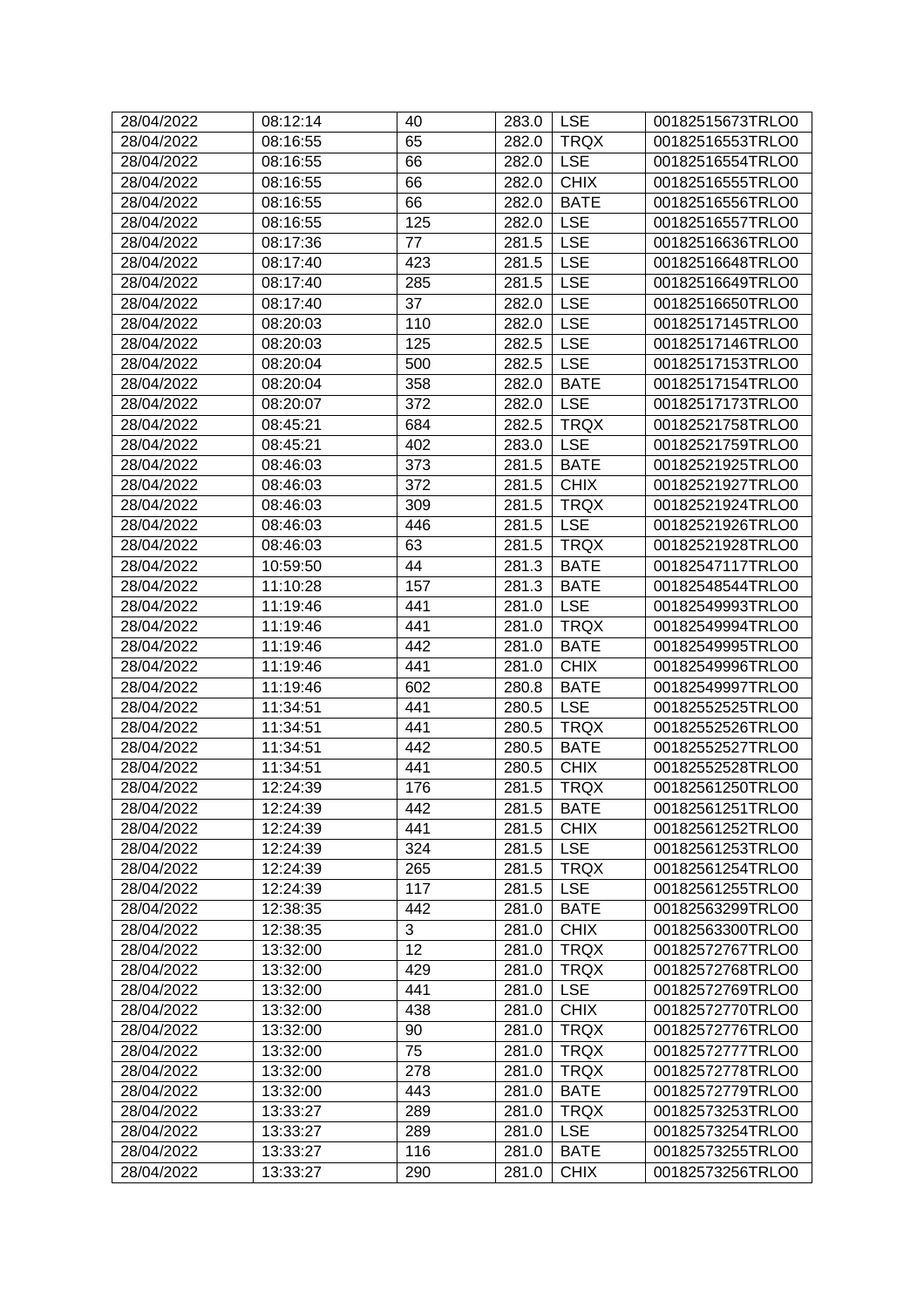| 28/04/2022 | 13:33:27 | 174            | 281.0 | <b>BATE</b> | 00182573257TRLO0 |
|------------|----------|----------------|-------|-------------|------------------|
| 28/04/2022 | 13:53:22 | 36             | 282.0 | <b>LSE</b>  | 00182577617TRLO0 |
| 28/04/2022 | 13:53:26 | 417            | 281.5 | <b>TRQX</b> | 00182577627TRLO0 |
| 28/04/2022 | 13:53:26 | 37             | 281.5 | <b>BATE</b> | 00182577628TRLO0 |
| 28/04/2022 | 13:53:26 | 463            | 281.5 | <b>BATE</b> | 00182577630TRLO0 |
| 28/04/2022 | 13:53:26 | 251            | 281.5 | <b>BATE</b> | 00182577632TRLO0 |
| 28/04/2022 | 13:53:26 | 312            | 281.5 | <b>TRQX</b> | 00182577629TRLO0 |
| 28/04/2022 | 13:53:26 | 36             | 281.5 | <b>CHIX</b> | 00182577631TRLO0 |
| 28/04/2022 | 13:53:31 | 159            | 281.0 | <b>TRQX</b> | 00182577636TRLO0 |
| 28/04/2022 | 13:53:31 | 114            | 281.0 | <b>BATE</b> | 00182577637TRLO0 |
| 28/04/2022 | 13:53:31 | 508            | 281.0 | <b>LSE</b>  | 00182577638TRLO0 |
| 28/04/2022 | 13:53:31 | 375            | 281.0 | <b>CHIX</b> | 00182577639TRLO0 |
| 28/04/2022 | 13:53:31 | 348            | 281.0 | <b>TRQX</b> | 00182577640TRLO0 |
| 28/04/2022 | 13:53:31 | 261            | 281.0 | <b>BATE</b> | 00182577641TRLO0 |
| 28/04/2022 | 13:54:31 | 559            | 281.5 | <b>LSE</b>  | 00182577799TRLO0 |
| 28/04/2022 | 13:54:31 | 168            | 281.5 | <b>LSE</b>  | 00182577800TRLO0 |
| 28/04/2022 | 13:54:31 | 83             | 282.0 | <b>CHIX</b> | 00182577801TRLO0 |
| 28/04/2022 | 13:54:33 | 168            | 282.0 | <b>LSE</b>  | 00182577803TRLO0 |
| 28/04/2022 | 14:15:36 | 168            | 281.0 | <b>CHIX</b> | 00182582354TRLO0 |
| 28/04/2022 | 14:15:36 | 104            | 281.0 | <b>TRQX</b> | 00182582355TRLO0 |
| 28/04/2022 | 14:15:36 | 105            | 281.0 | <b>LSE</b>  | 00182582353TRLO0 |
| 28/04/2022 | 14:15:36 | 77             | 281.0 | <b>BATE</b> | 00182582356TRLO0 |
| 28/04/2022 | 14:32:17 | 115            | 281.0 | <b>BATE</b> | 00182587186TRLO0 |
| 28/04/2022 | 14:32:17 | 115            | 281.0 | <b>TRQX</b> | 00182587187TRLO0 |
| 28/04/2022 | 14:32:17 | 3              |       | <b>LSE</b>  | 00182587188TRLO0 |
| 28/04/2022 |          |                | 281.0 | <b>CHIX</b> |                  |
|            | 14:32:17 | 94             | 281.0 |             | 00182587190TRLO0 |
| 28/04/2022 | 14:32:17 | 21             | 281.0 | <b>CHIX</b> | 00182587191TRLO0 |
| 28/04/2022 | 14:34:40 | 97             | 280.5 | <b>LSE</b>  | 00182588300TRLO0 |
| 28/04/2022 | 14:34:40 | 97             | 280.5 | <b>TRQX</b> | 00182588301TRLO0 |
| 28/04/2022 | 14:34:40 | 98             | 280.5 | <b>BATE</b> | 00182588302TRLO0 |
| 28/04/2022 | 14:34:40 | 98             | 280.5 | <b>CHIX</b> | 00182588303TRLO0 |
| 28/04/2022 | 14:48:16 | 104            | 280.0 | <b>BATE</b> | 00182594272TRLO0 |
| 28/04/2022 | 14:48:16 | 74             | 280.0 | <b>CHIX</b> | 00182594273TRLO0 |
| 28/04/2022 | 14:50:51 | 30             | 280.0 | <b>CHIX</b> | 00182595362TRLO0 |
| 28/04/2022 | 14:50:51 | 125            | 280.0 | <b>CHIX</b> | 00182595363TRLO0 |
| 28/04/2022 | 14:50:51 | 104            | 280.0 | <b>LSE</b>  | 00182595360TRLO0 |
| 28/04/2022 | 14:50:51 | 104            | 280.0 | <b>TRQX</b> | 00182595361TRLO0 |
| 28/04/2022 | 14:50:55 | 103            | 280.5 | <b>BATE</b> | 00182595380TRLO0 |
| 28/04/2022 | 14:50:59 | 103            | 280.5 | <b>TRQX</b> | 00182595398TRLO0 |
| 28/04/2022 | 14:51:02 | 39             | 280.5 | <b>LSE</b>  | 00182595438TRLO0 |
| 28/04/2022 | 14:51:02 | 64             | 280.5 | <b>LSE</b>  | 00182595439TRLO0 |
| 28/04/2022 | 14:51:05 | 5              | 280.5 | <b>CHIX</b> | 00182595455TRLO0 |
| 28/04/2022 | 14:51:05 | 95             | 280.5 | <b>CHIX</b> | 00182595456TRLO0 |
| 28/04/2022 | 14:51:05 | 3              | 280.5 | <b>CHIX</b> | 00182595457TRLO0 |
| 28/04/2022 | 14:51:08 | 199            | 280.5 | <b>CHIX</b> | 00182595482TRLO0 |
| 28/04/2022 | 14:51:11 | 26             | 280.5 | <b>CHIX</b> | 00182595501TRLO0 |
| 28/04/2022 | 14:51:14 | 50             | 280.5 | <b>CHIX</b> | 00182595539TRLO0 |
| 28/04/2022 | 14:51:16 | 26             | 280.5 | <b>TRQX</b> | 00182595547TRLO0 |
| 28/04/2022 | 14:51:20 | 26             | 280.5 | <b>BATE</b> | 00182595574TRLO0 |
| 28/04/2022 | 14:51:23 | 25             | 280.5 | <b>LSE</b>  | 00182595600TRLO0 |
| 28/04/2022 | 14:51:26 | 13             | 280.5 | <b>CHIX</b> | 00182595611TRLO0 |
| 28/04/2022 | 14:51:29 | 8              | 280.5 | <b>TRQX</b> | 00182595636TRLO0 |
| 28/04/2022 | 14:51:32 | $\overline{7}$ | 280.5 | <b>LSE</b>  | 00182595655TRLO0 |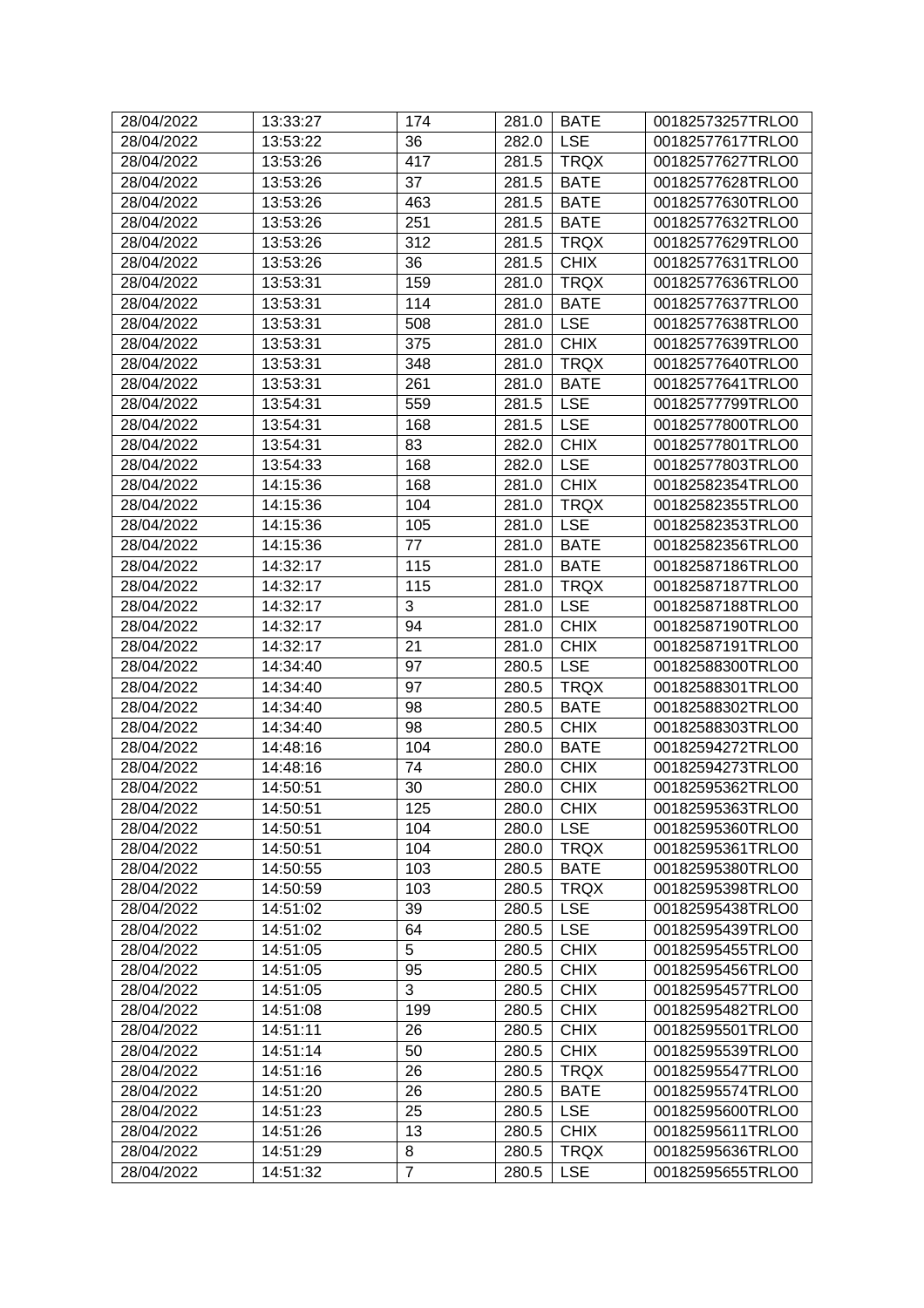| 28/04/2022               | 14:51:35             | 6              | 280.5 | <b>CHIX</b> | 00182595669TRLO0                     |
|--------------------------|----------------------|----------------|-------|-------------|--------------------------------------|
| 28/04/2022               | 14:51:38             | 6              | 280.5 | <b>BATE</b> | 00182595695TRLO0                     |
| 28/04/2022               | 14:51:41             | 3              | 280.5 | <b>CHIX</b> | 00182595709TRLO0                     |
| 28/04/2022               | 14:57:18             | $\overline{2}$ | 280.5 | <b>BATE</b> | 00182597793TRLO0                     |
| 28/04/2022               | 14:57:20             | 36             | 280.5 | <b>CHIX</b> | 00182597803TRLO0                     |
| 28/04/2022               | 14:57:23             | 26             | 280.5 | <b>BATE</b> | 00182597838TRLO0                     |
| 28/04/2022               | 14:57:26             | 9              | 280.5 | <b>CHIX</b> | 00182597862TRLO0                     |
| 28/04/2022               | 14:57:29             | 6              | 280.5 | <b>BATE</b> | 00182597892TRLO0                     |
| 28/04/2022               | 14:57:32             | 3              | 280.5 | <b>CHIX</b> | 00182597909TRLO0                     |
| 28/04/2022               | 14:57:35             | $\overline{2}$ | 280.5 | <b>LSE</b>  | 00182597924TRLO0                     |
| 28/04/2022               | 15:16:40             | 19             | 280.0 | <b>CHIX</b> | 00182605977TRLO0                     |
| 28/04/2022               | 15:16:40             | 205            | 280.0 | <b>CHIX</b> | 00182605978TRLO0                     |
| 28/04/2022               | 15:16:40             | 223            | 279.0 | <b>TRQX</b> | 00182605982TRLO0                     |
| 28/04/2022               | 15:16:40             | 223            | 279.0 | <b>LSE</b>  | 00182605983TRLO0                     |
| 28/04/2022               | 15:16:40             | 224            | 279.0 | <b>BATE</b> | 00182605984TRLO0                     |
| 28/04/2022               | 15:16:40             | 615            | 279.0 | <b>LSE</b>  | 00182605985TRLO0                     |
| 28/04/2022               | 15:16:40             | 165            | 279.0 | <b>LSE</b>  | 00182605986TRLO0                     |
| 28/04/2022               | 15:16:44             | 311            | 279.0 | <b>LSE</b>  | 00182606041TRLO0                     |
| 28/04/2022               | 15:16:44             | 310            | 279.0 | <b>TRQX</b> | 00182606042TRLO0                     |
| 28/04/2022               | 15:16:44             | 311            | 279.0 | <b>CHIX</b> | 00182606043TRLO0                     |
| 28/04/2022               | 15:16:44             | 311            | 279.0 | <b>BATE</b> | 00182606044TRLO0                     |
| 28/04/2022               | 15:18:45             | 137            | 280.0 | <b>BATE</b> | 00182606791TRLO0                     |
| 28/04/2022               | 15:18:46             | 16             | 280.0 | <b>CHIX</b> | 00182606796TRLO0                     |
| 28/04/2022               | 15:18:46             | 121            | 280.0 | <b>CHIX</b> | 00182606797TRLO0                     |
| 28/04/2022               | 15:18:51             | 13             | 280.0 | <b>CHIX</b> | 00182606833TRLO0                     |
| 28/04/2022               | 15:18:51             | 163            | 280.0 | <b>CHIX</b> | 00182606834TRLO0                     |
| 28/04/2022               | 15:18:53             | 8              | 280.0 | <b>CHIX</b> | 00182606845TRLO0                     |
| 28/04/2022               | 15:25:18             | 161            | 279.5 | <b>BATE</b> | 00182609949TRLO0                     |
| 28/04/2022               |                      | 161            |       | <b>CHIX</b> | 00182609950TRLO0                     |
|                          | 15:25:18             |                | 279.5 | <b>TRQX</b> |                                      |
| 28/04/2022<br>28/04/2022 | 15:25:18<br>15:25:18 | 161<br>161     | 279.5 | <b>LSE</b>  | 00182609947TRLO0<br>00182609948TRLO0 |
|                          |                      |                | 279.5 |             |                                      |
| 28/04/2022               | 15:25:18             | 40             | 279.5 | <b>CHIX</b> | 00182609951TRLO0<br>00182610946TRLO0 |
| 28/04/2022               | 15:27:16             | 41             | 279.5 | <b>LSE</b>  | 00182610947TRLO0                     |
| 28/04/2022               | 15:27:16             | 41             | 279.5 | <b>TRQX</b> |                                      |
| 28/04/2022               | 15:27:16             | 41             | 279.5 | <b>BATE</b> | 00182610948TRLO0                     |
| 28/04/2022               | 15:27:16             | 41             | 279.5 | <b>CHIX</b> | 00182610949TRLO0                     |
| 28/04/2022               | 15:49:16             | 167            | 279.0 | <b>TRQX</b> | 00182620450TRLO0                     |
| 28/04/2022               | 15:49:16             | 48             | 279.0 | <b>CHIX</b> | 00182620451TRLO0                     |
| 28/04/2022               | 15:49:16             | 167            | 279.0 | <b>BATE</b> | 00182620452TRLO0                     |
| 28/04/2022               | 15:49:16             | 167            | 279.0 | <b>LSE</b>  | 00182620453TRLO0                     |
| 28/04/2022               | 15:49:16             | 119            | 279.0 | <b>CHIX</b> | 00182620454TRLO0                     |
| 28/04/2022               | 15:49:16             | 84             | 279.0 | <b>CHIX</b> | 00182620455TRLO0                     |
| 28/04/2022               | 16:17:27             | 331            | 279.0 | <b>TRQX</b> | 00182634645TRLO0                     |
| 28/04/2022               | 16:17:27             | 331            | 279.0 | <b>LSE</b>  | 00182634646TRLO0                     |
| 28/04/2022               | 16:17:27             | 332            | 279.0 | <b>BATE</b> | 00182634647TRLO0                     |
| 28/04/2022               | 16:17:27             | 331            | 279.0 | <b>CHIX</b> | 00182634648TRLO0                     |
| 28/04/2022               | 16:22:30             | 78             | 278.5 | <b>TRQX</b> | 00182638776TRLO0                     |
| 28/04/2022               | 16:22:30             | 18             | 278.5 | <b>LSE</b>  | 00182638777TRLO0                     |
| 28/04/2022               | 16:22:30             | 51             | 278.5 | <b>LSE</b>  | 00182638778TRLO0                     |
| 28/04/2022               | 16:22:30             | 10             | 278.5 | <b>CHIX</b> | 00182638779TRLO0                     |
| 28/04/2022               | 16:22:30             | 18             | 278.5 | <b>BATE</b> | 00182638780TRLO0                     |
| 28/04/2022               | 16:23:28             | 299            | 278.0 | <b>TRQX</b> | 00182639608TRLO0                     |
| 28/04/2022               | 16:23:28             | 299            | 278.0 | <b>LSE</b>  | 00182639609TRLO0                     |